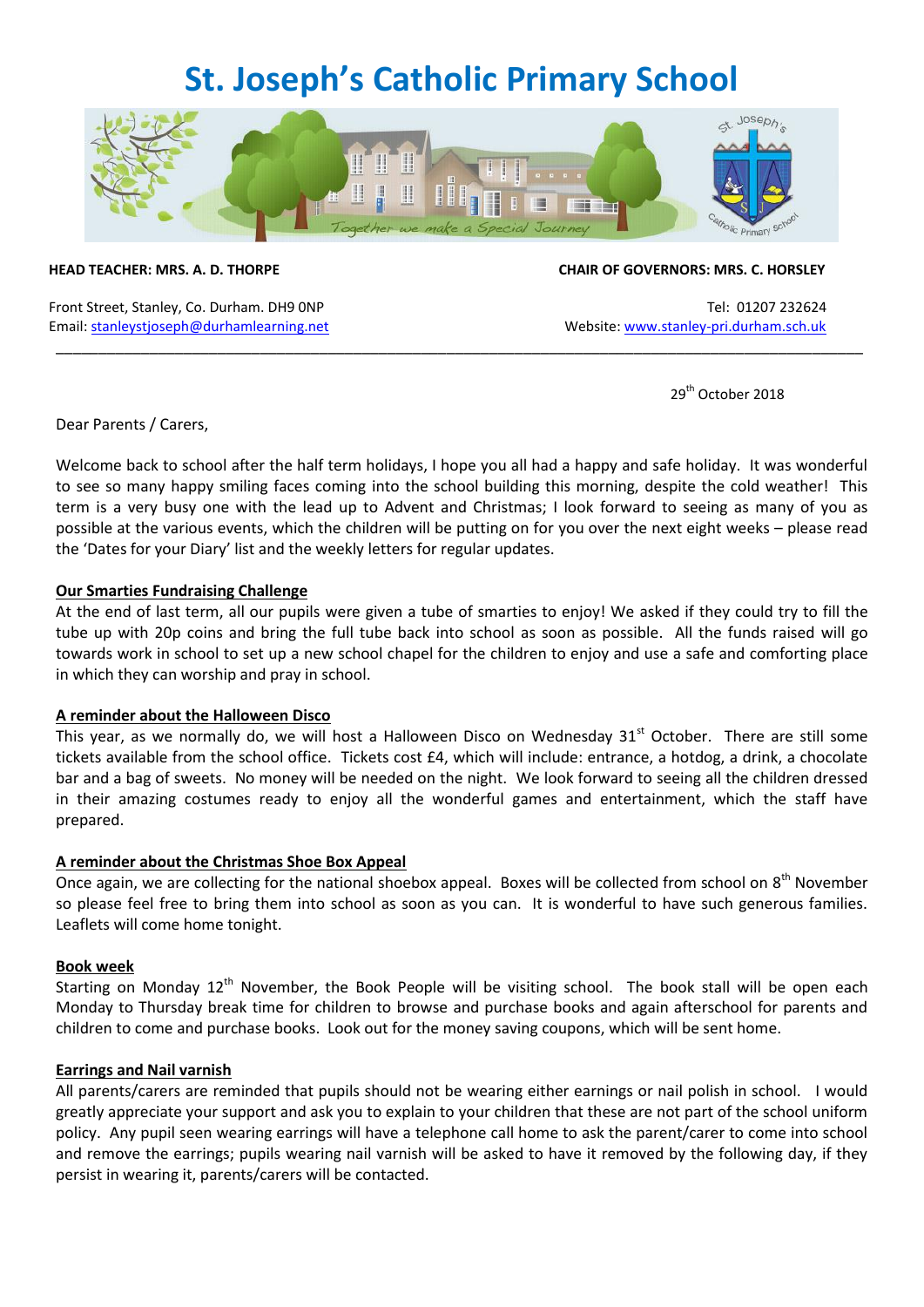#### **House Points**

#### **St Cuthbert – House Points grand total of 1897 last half term!**

Well done to the winning house for last half term, which was St Cuthbert. They will have their reward afternoon of film and popcorn tomorrow afternoon! All the children have worked exceptionally hard to earn their House Points, we are very proud of each and every one of them.

#### **Attendance**

Well done to all those pupils who achieved 100% attendance last half term – they will receive their certificates on Friday in assembly – a fantastic achievement.

I hope you all have a safe and peaceful week ahead.

Kind regards,

**Mrs A. D. Thorpe Headteacher**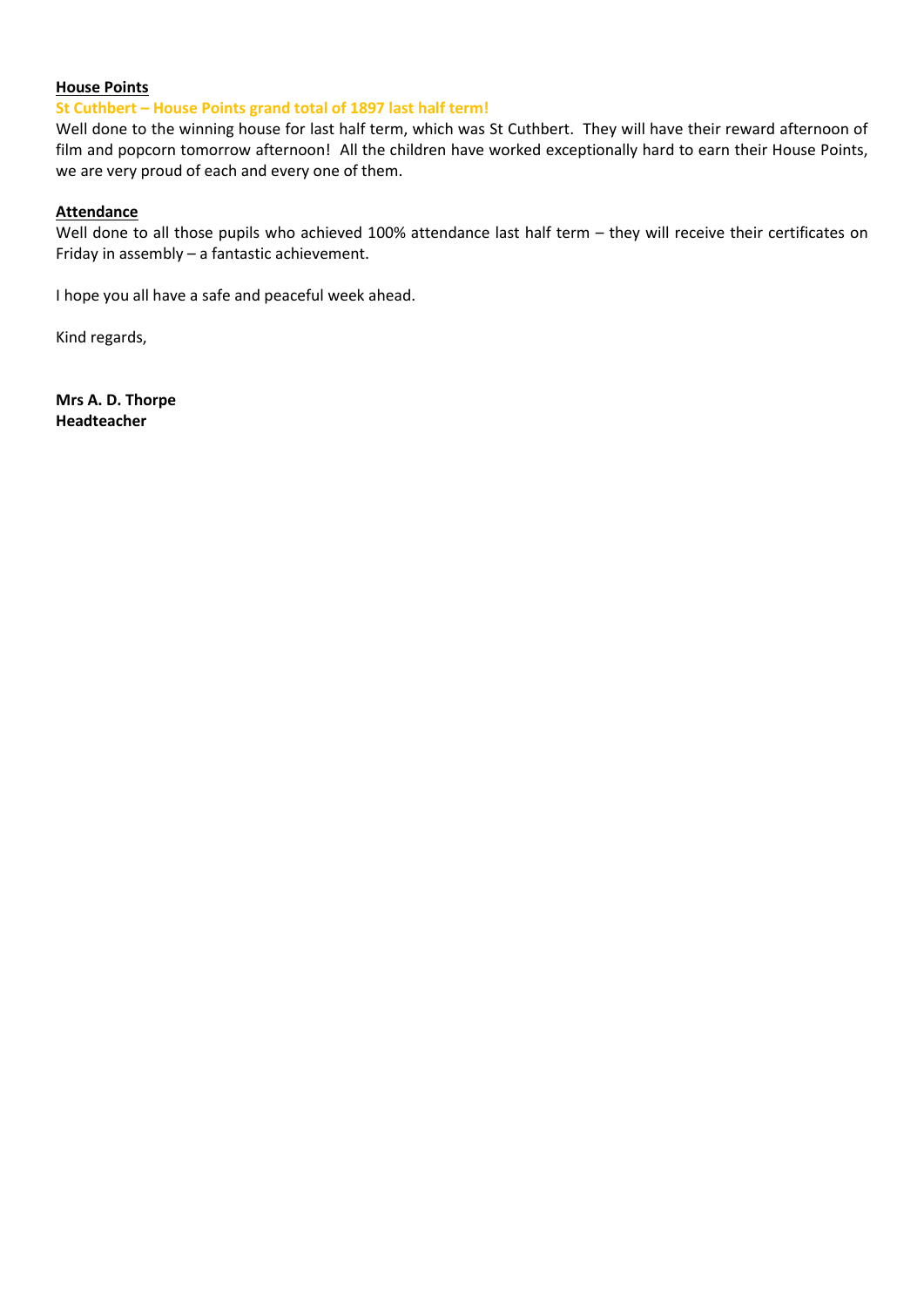# **The Autumn Term 'Dates for the Diary'**

| <b>Date</b>                   | Details of the Events (Updated 29/10/2018)                                                                                                                                                                                                                                                                                                                             |
|-------------------------------|------------------------------------------------------------------------------------------------------------------------------------------------------------------------------------------------------------------------------------------------------------------------------------------------------------------------------------------------------------------------|
| September                     |                                                                                                                                                                                                                                                                                                                                                                        |
| 13/09/2018                    | Roald Dahl Day - Pupils to come dressed in a costume related to their favourite                                                                                                                                                                                                                                                                                        |
|                               | character from any of his books                                                                                                                                                                                                                                                                                                                                        |
| 19/09/2018                    | NSPCC in school delivery of Key Stage appropriate assemblies encouraging children<br>to keep themselves safe                                                                                                                                                                                                                                                           |
| 20/09/2018 9:30am             | Whole school Welcome Mass in church - All are Welcome                                                                                                                                                                                                                                                                                                                  |
| 20/09/2018 4:30pm             | Welcome meeting for all parents wanting their child to attend the First Holy<br>Communion Preparation Programme at St Joseph's Church. A list of dates will be<br>handed out for you to add to your diaries                                                                                                                                                            |
| 24/09/2018 9:15am             | Year 6 Families are invited to come to the Childs Class Liturgy in the school hall                                                                                                                                                                                                                                                                                     |
| 26/09/2018                    | European Day of Languages - Pupils are all invited to come into school wearing the<br>colour of the country they will be learning about. Pupils will take part in lots of fun<br>activities associated with the country they are learning about<br>Reception - France<br>Year 1 - Spain<br>Year 2 - Germany<br>Year 3 - Portugal<br>Year 4 - Belgium<br>Year 5 - Italy |
|                               | Year 6 - The Netherlands                                                                                                                                                                                                                                                                                                                                               |
| 26/09/2018                    | NSPCC Workshops in school with Year 5 & Year 6                                                                                                                                                                                                                                                                                                                         |
| 26/09/2018 2:00pm             | NSPCC Safety Workshop for parents and carers in school - All Welcome                                                                                                                                                                                                                                                                                                   |
| 28/09/2018                    | Macmillan Coffee Morning in the school hall - All are welcome                                                                                                                                                                                                                                                                                                          |
|                               | We would gratefully accept any donations of cake to sell and all monies raised will<br>be forwarded to Macmillan Cancer Care                                                                                                                                                                                                                                           |
| October                       |                                                                                                                                                                                                                                                                                                                                                                        |
| 1/10/2018                     | Brighten Up day for CAFOD - Pupils to come to school dressed in their most                                                                                                                                                                                                                                                                                             |
|                               | colourful clothes to celebrate the work they do across the world                                                                                                                                                                                                                                                                                                       |
| 04/10/2018 8:30am-9:30am      | Nurse Alison is available for a drop in session for parents/carers                                                                                                                                                                                                                                                                                                     |
| 5/10/2018                     | School fair in the school hall                                                                                                                                                                                                                                                                                                                                         |
| $5/10/2018 - 10/10/2018$      | World Space Week - Events happening during the school day for pupils                                                                                                                                                                                                                                                                                                   |
| 8/10/2018                     | Faith in Action Workshop in school - Year 6 pupils only                                                                                                                                                                                                                                                                                                                |
| 10/10/2018                    | Big Soup Event for Reception and Year 1 parents - Straight after school<br>We would appreciate any volunteers to come into school and help to refurbish the<br>outdoor area and then enjoy soup made by the children using vegetables grown in<br>the school garden.<br>Please see Mrs Hull or Mrs Quiney for details                                                  |
| 15/10/2018 9:15am             | Year 5 Families are invited to come to the Childs Class Liturgy in the school hall                                                                                                                                                                                                                                                                                     |
| 17/10/2018 6:00pm -<br>7:30pm | Year 5, Year6 and Year 7 pupils from the parish are all invited to attend the Pontop<br>Partnership Worship evening. Venue: St Mary's, Pemberton Road, Blackhill, Consett DH8<br>8JD                                                                                                                                                                                   |
| 19/10/2018 9:30am             | Whole school Harvest festival Mass in church - All are welcome                                                                                                                                                                                                                                                                                                         |
| 20/10/2018 - 28/10/2018       | <b>Half Term Holidays</b>                                                                                                                                                                                                                                                                                                                                              |
| 30/10/2018                    | St Cuthbert winning House Point Movie and Popcorn Treat                                                                                                                                                                                                                                                                                                                |
| 30/10/2018                    | Parents evening for $Y1 - Y6$ in the school hall                                                                                                                                                                                                                                                                                                                       |
| 31/10/2018                    | Closing date for secondary school places                                                                                                                                                                                                                                                                                                                               |
| $31/10/20185:00 - 6:30$ pm    | Halloween Disco - Ticket available via the school office                                                                                                                                                                                                                                                                                                               |